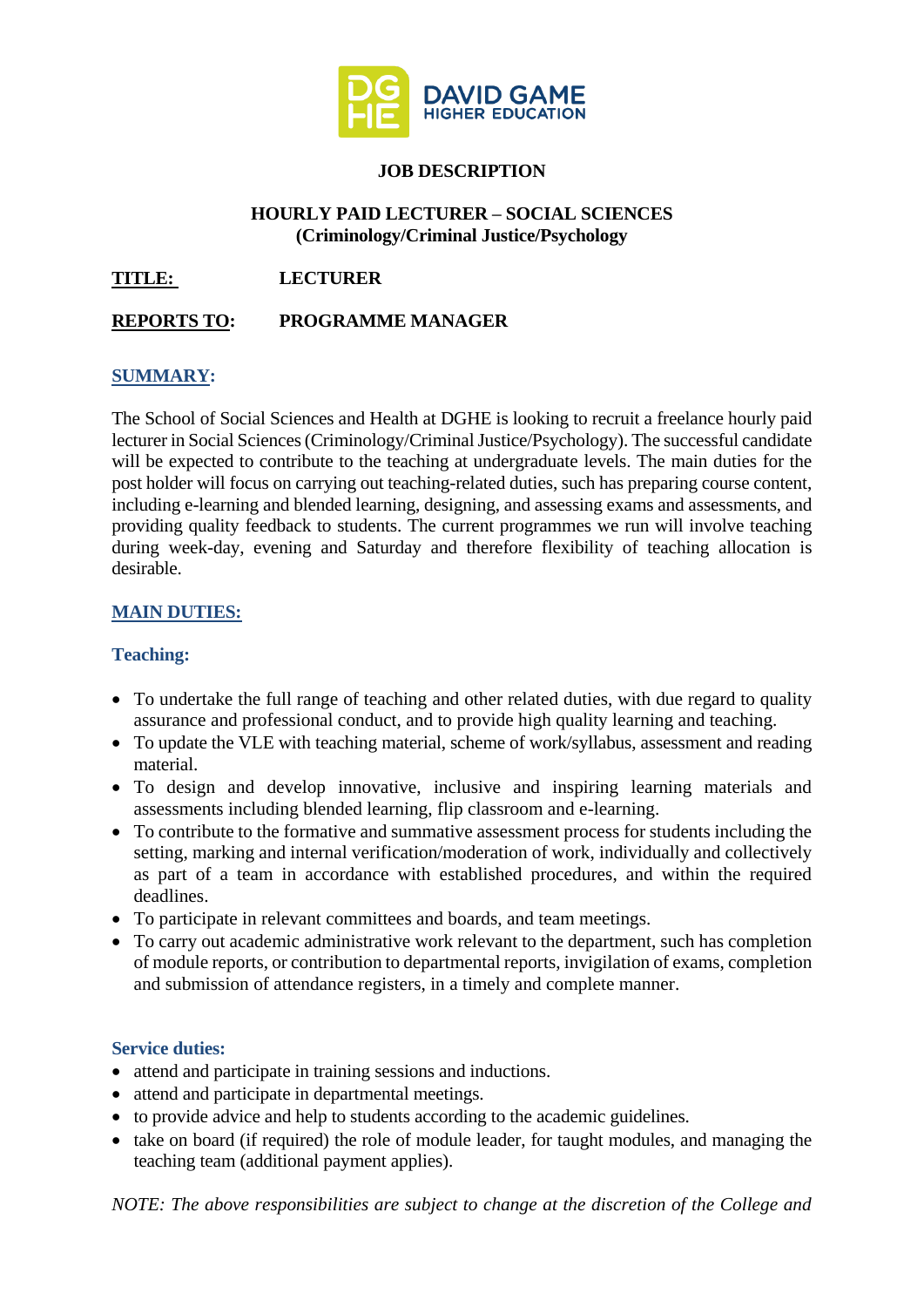*shall include other reasonable responsibilities as the College may with from time-to-time assign.* 

# **PERSON SPECIFICATION**

| <b>Criteria</b>                                                                                                                                                                            | <b>Essential/Desirable</b> | <b>Identification</b> |
|--------------------------------------------------------------------------------------------------------------------------------------------------------------------------------------------|----------------------------|-----------------------|
| Masters in<br>Criminology,<br>Criminal Justice or<br>Psychology or similar<br>social science                                                                                               | Essential                  | <b>CV</b>             |
| PhD higher degree in<br>$\bullet$<br>Criminology,<br>Criminal Justice or<br>Psychology or similar<br>social science                                                                        | Desirable                  | <b>CV</b>             |
| Teaching experience<br>$\bullet$<br>at Higher Education<br>level with evidence of<br>successful student<br>learning outcomes<br>and good pedagogic<br>practice in related-<br>subject area | Essential                  | Interview             |
| Evidence of<br>$\bullet$<br>contemporary<br>knowledge and skills<br>in any of the<br>following areas:<br>criminology,<br>sociology, global<br>politics, and social<br>science research.    | Essential                  | Interview             |
| Research and<br>publication<br>experience                                                                                                                                                  | Desirable                  | <b>CV</b>             |
| Ability to provide<br>academic support to<br>students                                                                                                                                      | Essential                  | Interview             |
| Organisational and<br>$\bullet$<br>administrative skills                                                                                                                                   | Essential                  | Interview             |
| <b>ICT Skills</b><br>$\bullet$                                                                                                                                                             | Essential                  | <b>CV</b>             |
| An appropriate<br>$\bullet$<br>teaching qualification<br>or registered                                                                                                                     | Desirable                  | <b>CV</b>             |